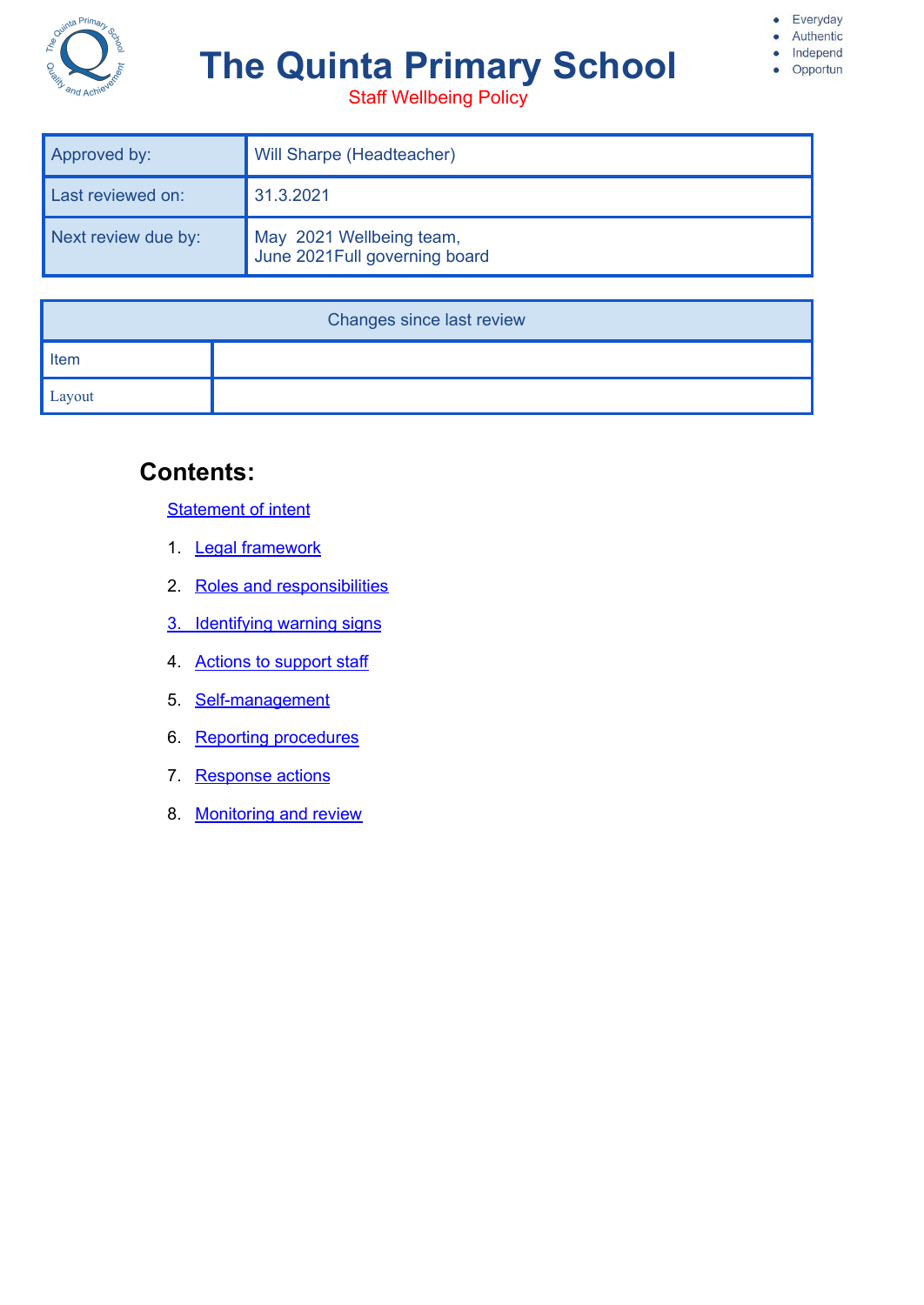# <span id="page-1-0"></span>**Statement of intent**

**The Quinta Primary School** is committed to protecting the health, safety and welfare of our employees. Preventing stress is a major factor in maintaining the wellbeing of the school's staff, which remains a key priority. In light of this, the school understands the importance of trying to reduce and deal with stress, and the factors that may cause our employees to become stressed.

The purpose of this policy is to outline the responsibilities of the school and staff members in supporting wellbeing and promoting mental health, and to advise employees on how to deal with mental health issues and prevent stress.

Signed by:

| Headteacher              | Date: |  |
|--------------------------|-------|--|
| Chair of governors Date: |       |  |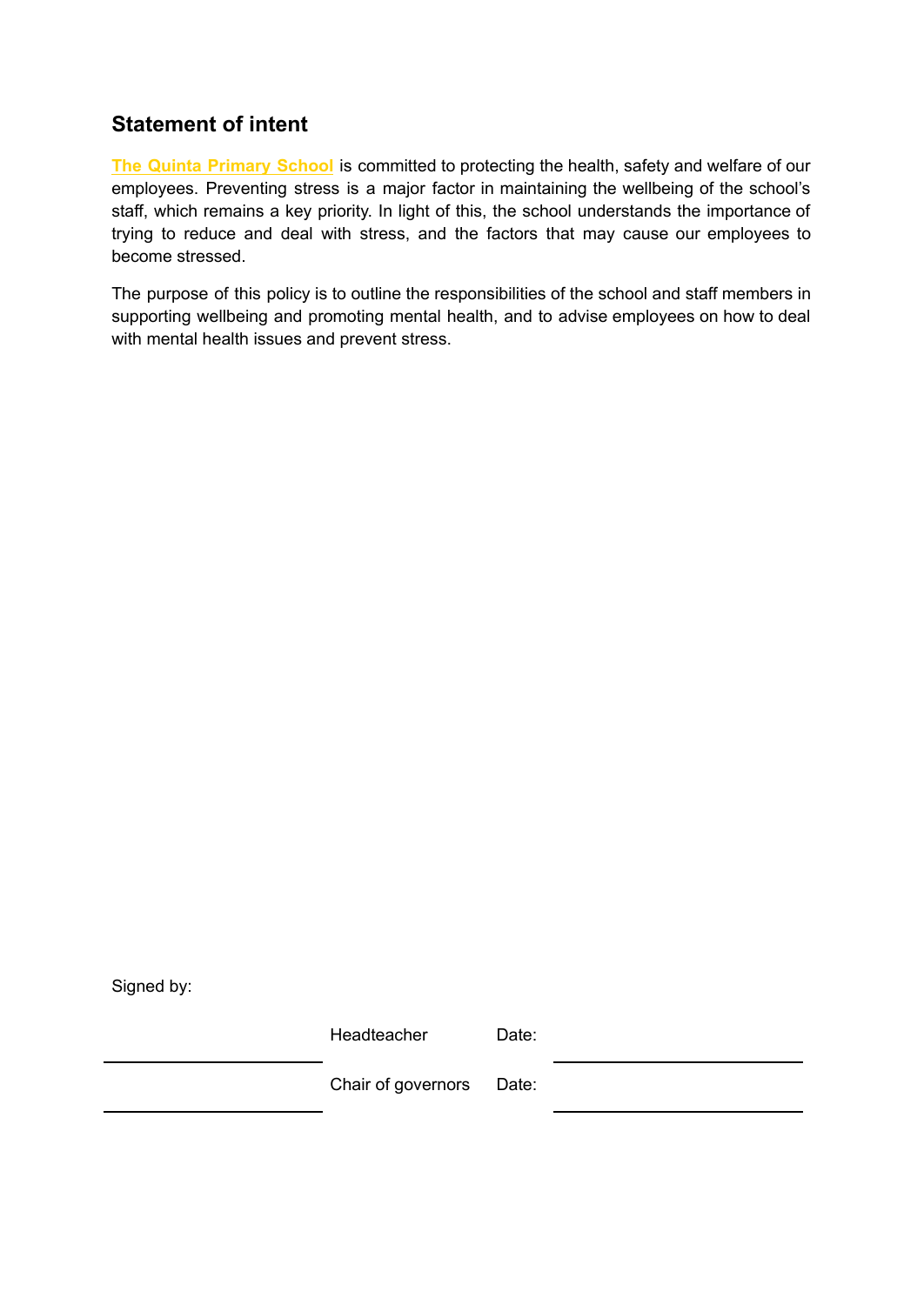## <span id="page-2-0"></span>1. **Legal framework**

- 1.1. This policy has due regard to all relevant legislation and guidance including, but not limited to, the following:
	- Health and Safety at Work etc. Act 1974
	- Employment Rights Act 1996
	- Employment Relations Act 1999
	- Equality Act 2010
	- The Management of Health and Safety at Work Regulations 1999
	- DfE (2018) 'Workload reduction toolkit'
- 1.2. This policy operates in conjunction with the following school policies:
	- **Health and Safety Policy**
	- **Staff Attendance Management Policy**
	- **Induction of New Staff Policy**
	- **Data Protection Policy**
	- **Grievance Policy**

## <span id="page-2-1"></span>**1. Roles and responsibilities**

- 1.3. The **governing board** is responsible for:
	- Ensuring the effective implementation of this policy.
	- Ensuring the school's ethos reflects its commitment to reducing workload and creating a working environment that is focussed, purposeful and considers individuals' wellbeing.
	- Ensuring staff roles and responsibilities are clearly defined and monitored.
	- Ensuring that all school policies are assessed for workload impact.
	- Encouraging stress awareness throughout the school promoting stress as a serious issue rather than a weakness.
	- Consulting the **headteacher** on managing staff stress and promoting wellbeing, including them in any decisions that need to be made.
	- Ensuring the **headteacher** puts measures in place to support staff wellbeing.
	- Actively trying to eliminate stressors in the school, e.g. by considering the format and quantity of information it requests from the **SLT**.
	- Ensuring monitoring visits are strategic, focussed and reflective of its monitoring plan, and being clear with staff ahead of the visit about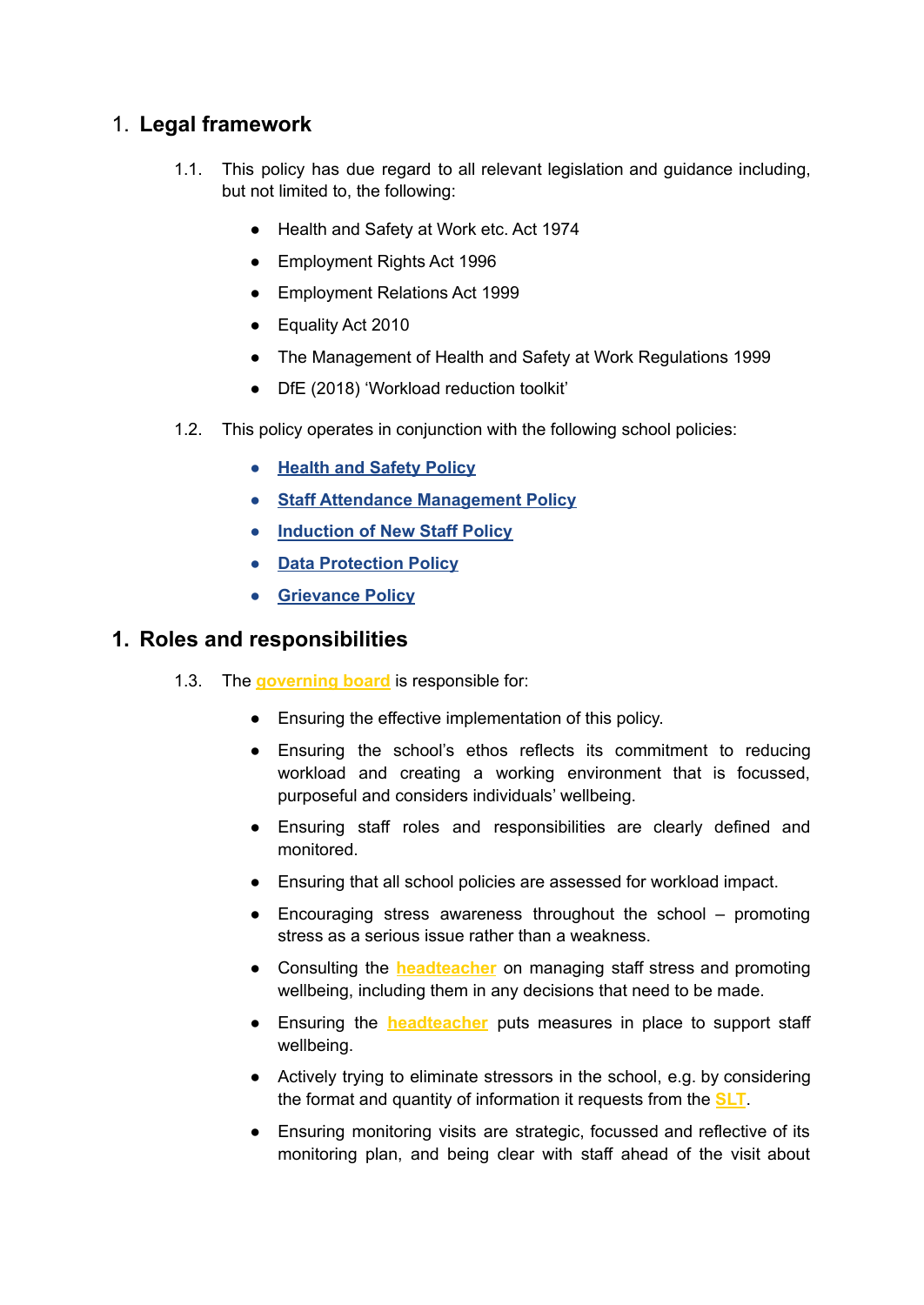what the focus will be and the information that will be required from them.

- Developing an annual schedule of work and ensuring work is not duplicated between meetings of committees and the full **governing board**.
- 1.4. The **headteacher** is responsible for:
	- Creating a positive and supportive atmosphere throughout the school.
	- Implementing CPD which equips staff with the tools needed to effectively manage stress.
	- Developing a sensitive performance management process that is linked to clear job specifications.
	- Organising extra support for staff at times of increased stress, e.g. during Ofsted inspections.
	- Encouraging staff to take advantage of any initiatives introduced to promote wellbeing and effective working, e.g. an employee assistance programme.
	- Ensuring that all policies that affect staff wellbeing are properly adhered to and reviewed.
	- Authorising any staff absences, as well as granting extended leave.
	- Monitoring employees' workloads and holiday entitlement, ensuring they are not overworked, and providing regular updates regarding absence to the **governing board** whilst maintaining staff confidentiality in line with the **Data Protection Policy**.
	- Attending all necessary training, keeping skills current and setting a good example for staff.
	- Regularly communicating with staff, encouraging them to be open when discussing stress.
	- Conducting and implementing the recommendations of risk assessments, considering the causes of stress.
	- Ensuring all staff have read and understood this policy.
	- Organising thorough inductions for new employees, explaining the school's policies and code of conduct.
- 1.5. The **SBM** is responsible for:
	- Encouraging all staff to attend events and training opportunities that promote wellbeing and health.
	- Providing information that helps staff to manage stress effectively.
	- Ensuring that regular contact is maintained with members of staff who are absent for long periods of time.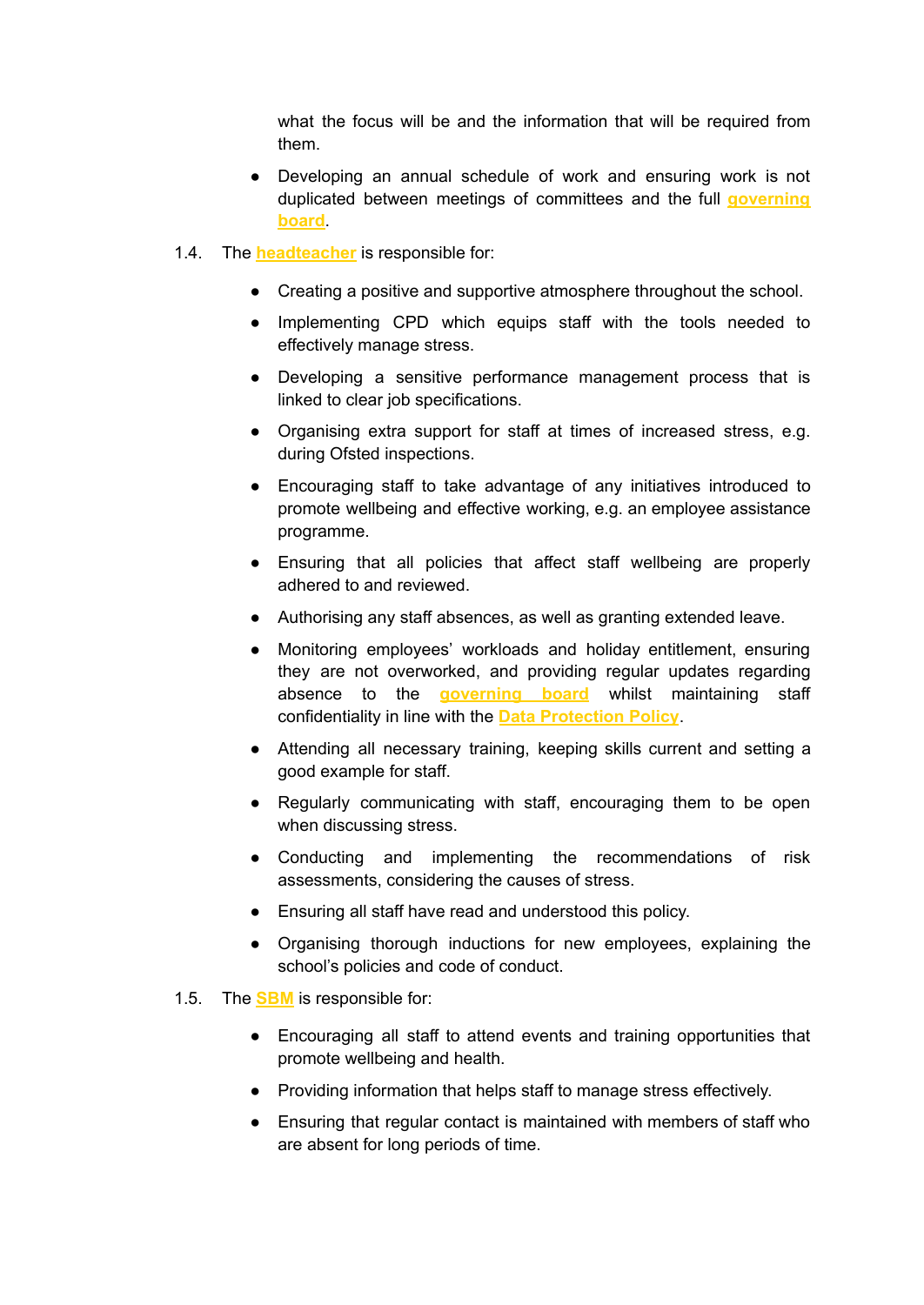- Ensuring new members of staff have received all the relevant information they require, including the procedures for raising concerns about wellbeing.
- Gathering information in any cases that allow monitoring of this policy, such as, but not limited to, the following:
	- Sickness and absence data
	- Staff turnover
	- Exit interviews
	- Referrals to the counselling service
	- Referrals to other mental health services
	- Grievance cases
	- Harassment cases
- Monitoring all staff absences and reporting this information to the **headteacher**.
- 1.6. All staff members are responsible for:
	- Being able to recognise the early signs of stress or mental health issues in themselves and their colleagues.
	- Supporting co-workers if they become stressed, which may include practical assistance or emotional reassurance.
	- Maintaining a healthy work-life balance.
	- Promoting a positive, supportive atmosphere throughout the school.
	- Being open to discussing stress.
	- Reporting honestly about their wellbeing and any incidents of stress, e.g. being overworked.
	- Where possible, asking for help when they feel under pressure or stressed.
	- Attending events and training opportunities which promote wellbeing and health.
	- Not acting in a manner which endangers themselves or others.
	- Undertaking additional training and personal development opportunities.

## <span id="page-4-0"></span>**2. Identifying warning signs**

- 1.7. The school recognises that individuals will react differently to stressful situations and become stressed by different situations and stimuli throughout their working lives. Because of this, it is important that staff understand the different factors that may cause themselves or their colleagues stress.
- 1.8. The following sources of stress can often be attributed to work: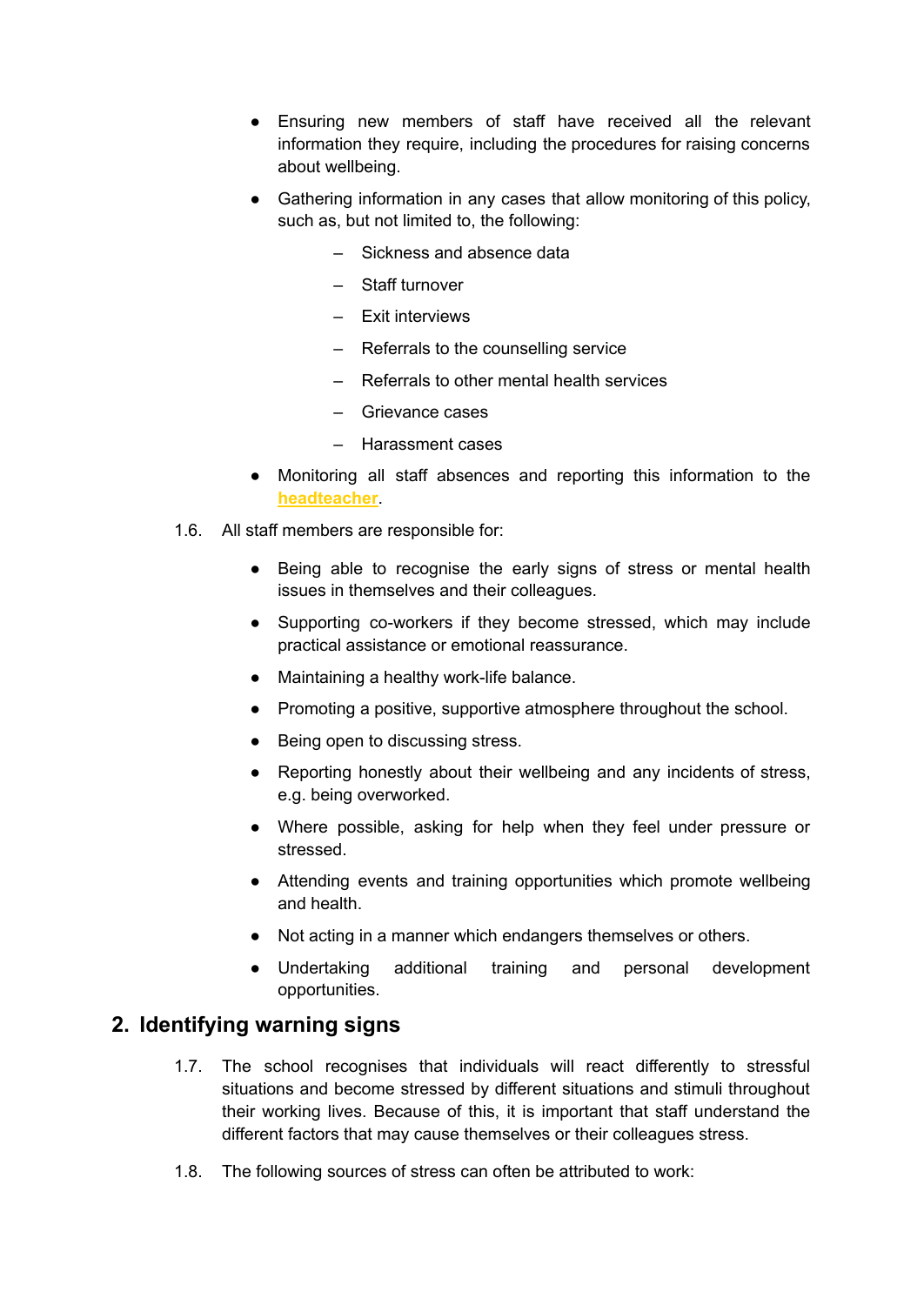- Overworking or undertaking work that does not match the employee's skills and abilities
- Fear of change and trying to cope with change, e.g. advancements in technology
- Insufficient workload or not being able to use skills
- Lack of job security
- Poor relationships with colleagues and a lack of involvement
- Harassment or bullying
- Crisis management
- Not having a long-term plan in place
- 1.9. The school recognises that home and personal lives can also prove stressful for staff; bereavement, separation, financial and family problems make people more vulnerable to stress at work. It is common that a combination of stress at home and work can make people particularly stressed.
- 1.10. The school will strive to identify and deal with symptoms of stress quickly in order to maintain a healthy workplace.
- 1.11. The school has a legal requirement to actively respond where any employee displays symptoms of work-related stress.
- 1.12. All members of staff will be aware of the warning signs that can indicate that a person may be having trouble managing stress.
- 1.13. All members of staff will look out for the following indicators when identifying stress in themselves or others:

#### **Behavioural indicators**

- Difficulty sleeping
- Changes in eating habits
- Increased smoking or drinking
- Isolation from friends and family

#### **Physical indicators**

- Tiredness
- Indigestion and nausea
- Headaches
- Aching muscles
- Heart palpitations

#### **Mental indicators**

● Indecisiveness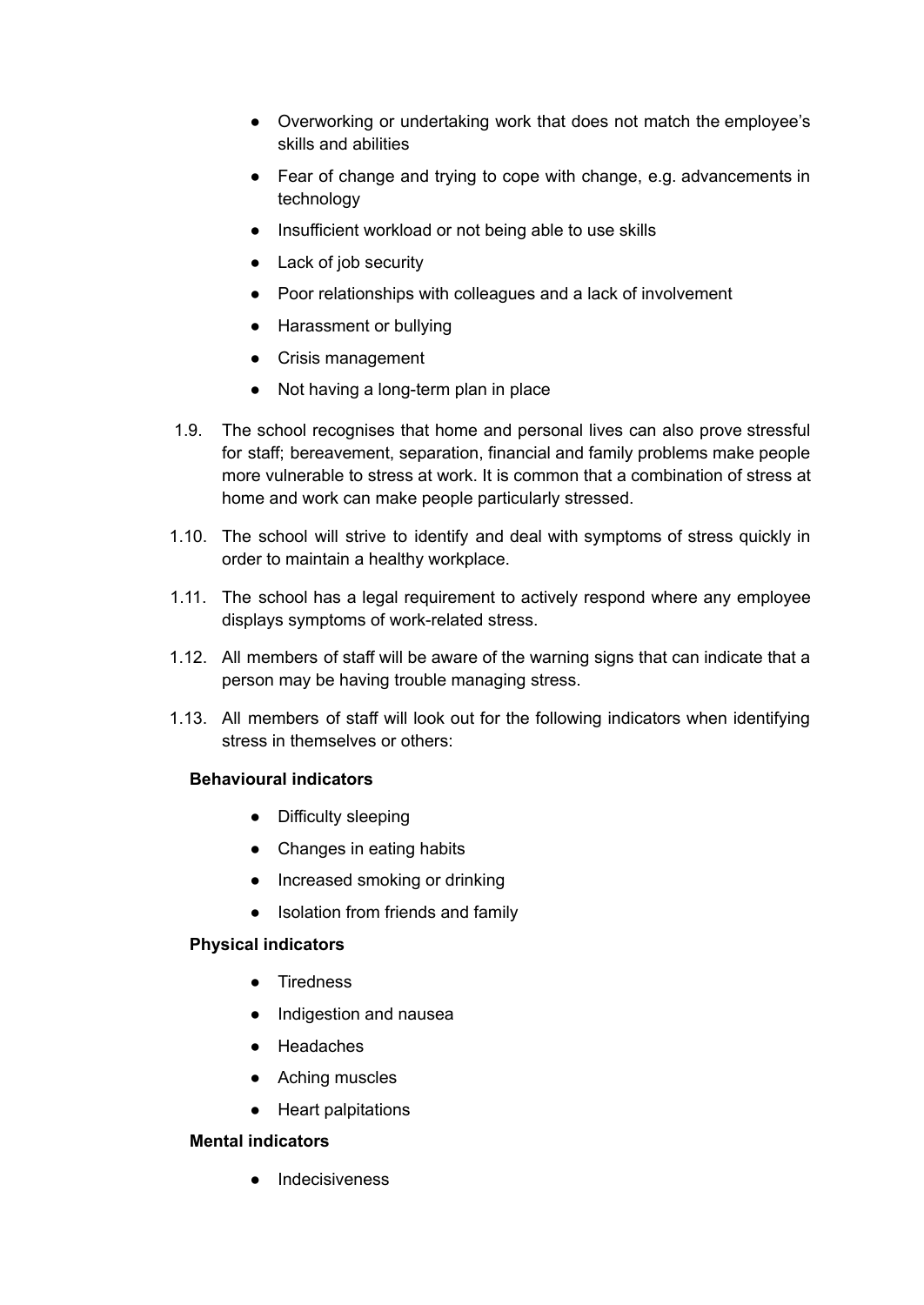- Difficulty concentrating
- Memory loss
- Feelings of inadequacy
- Low self-esteem

#### **Emotional indicators**

- Anger or irritability
- Anxiety
- Hypersensitivity
- Feeling drained and lethargic

## <span id="page-6-0"></span>**3. Actions to support staff**

- 1.14. To help manage stress, the **headteacher** will:
	- Lead by example and encourage staff to be open if they feel stressed. to take breaks and to have a full life outside of work.
	- Make the most of team bonding; using INSET days to build relationships, as feeling comfortable amongst colleagues will make discussing stress easier.
	- Assist with work and help to manage employees' workloads.
	- Reach out to staff during difficult points in their personal lives, e.g. bereavement, allowing sufficient time off and supporting them when they return to work.
- 1.15. To effectively address workload issues and support staff wellbeing, the **headteacher**, working with the **SLT**, will take the following actions:
	- Measure staff wellbeing and identify workload issues by:
		- Commissioning staff [surveys](https://www.theschoolbus.net/article/teacher-workload-survey/6248) on a **termly** basis and organising structured conversations about workload with staff.
		- Arranging workshops and drawing together a summary of outcomes from staff surveys and questionnaires.
		- Analysing staff diaries and identifying which members of staff are spending too much time on certain aspects of the job.
		- Conducting impact graphing exercises to visually assess where workload issues lie and identify key areas of focus.
	- Review the areas of workload that have been identified using an impact [assessment](https://www.theschoolbus.net/article/workload-impact-assessment-matrix/6251) matrix and producing an evaluation of the school's current workload to highlight the actions that will be taken.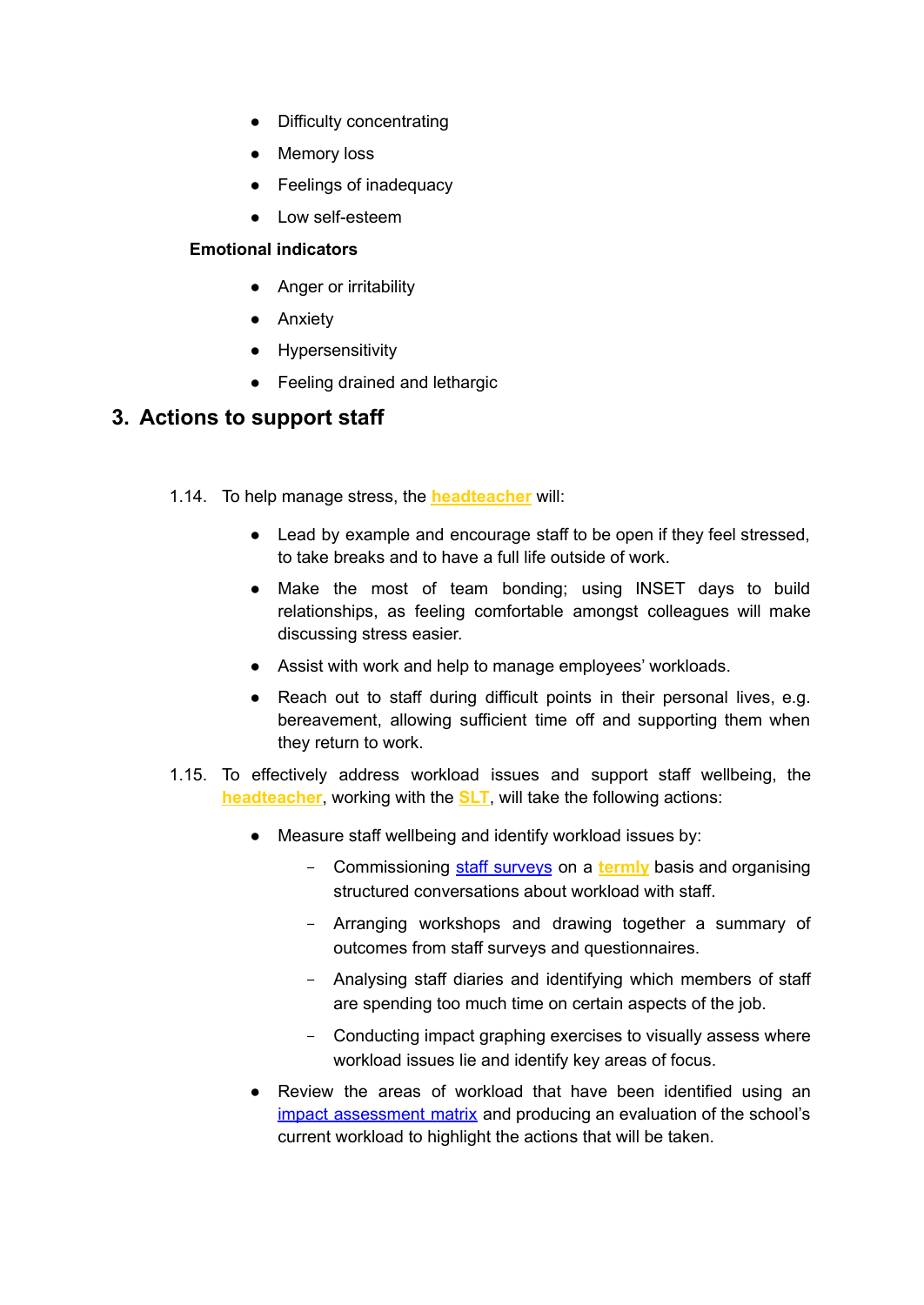- Address the workload issues that have been identified, e.g. by undertaking a data [audit](https://www.theschoolbus.net/article/data-collection-audit-and-action-plan/6246) and developing an action plan.
- Evaluate the impact of the actions taken on a **termly** basis, measuring staff wellbeing and identifying new workload issues to address during the next **term**.
- 1.16. The **headteacher** will ensure that all changes proposed as a result of the actions outlined in 4.3 are communicated to all members of staff.
- 1.17. A mental health and wellbeing governor will be appointed by the **governing board** who will be responsible for monitoring the wellbeing of staff.
- 1.18. A **wellbeing team** will also be appointed by the headteacher to ensure all staff are supported in their roles and that actions are implemented to mitigate stress in the workplace.
- 1.19. All new members of staff will be provided with a comprehensive induction and their duties will be made clear.
- 1.20. The school will adopt a sickness plan which will promote a positive, caring strategy for staff who are returning to work following sick leave.
- 1.21. The **governing board** will be allocated funds for a wellbeing budget all members of staff are welcome to make suggestions for the use of this fund. The **headteacher** will have the final say as to how the fund is spent.
- 1.22. The school will ensure wellbeing is promoted and stress is prevented through good management practices, including the following:
	- Recruitment and selection procedures
	- Clear job descriptions and person specifications to ensure the right candidates are recruited
	- CPD procedures to ensure all members of staff have the necessary skills and abilities to undertake the duties required
	- Promotion and reward procedures
	- Performance management procedures
	- Capability and absence management return to work procedures will ensure that individuals are supported back into work following illness
	- Suitable adaptations for disability
	- Harassment and anti-bullying resources
	- Annual surveys to better understand the areas of work that have a negative effect on staff wellbeing

#### <span id="page-7-0"></span>**2. Self-management**

2.1. Staff can also make changes to avoid and prevent stress, as it is a problem that should be tackled and not ignored.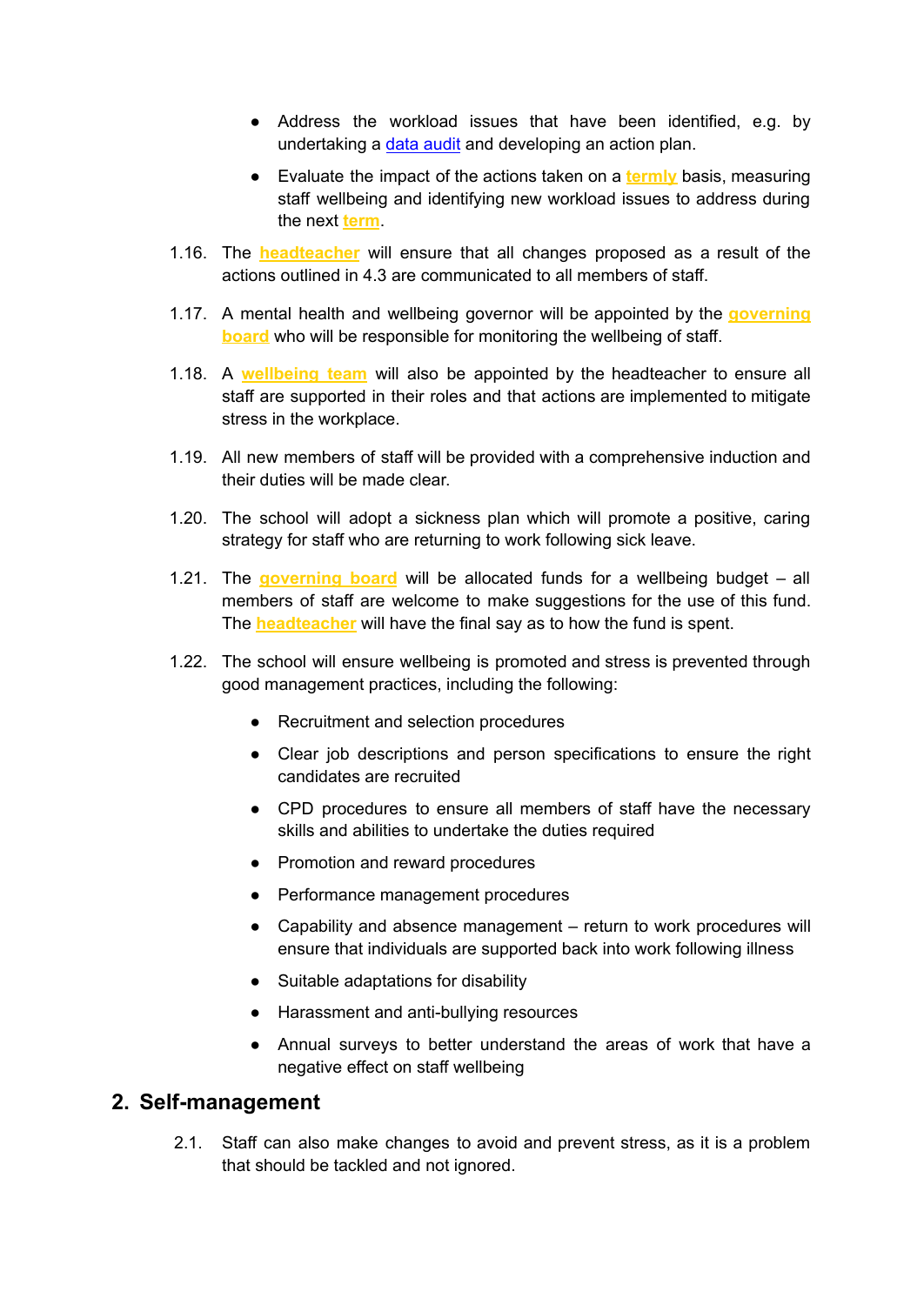- 2.2. Staff should be prepared to speak to their colleagues and senior staff if they are feeling stressed in their personal lives or at work.
- 2.3. Staff are encouraged to take action to manage their own stress, these actions will include, but are not limited to, the following:
	- Keeping active as a way of releasing emotional intensity and any negative feelings, exercise will also help to clear thoughts and deal with problems more calmly.
	- Managing their workload and establishing and maintaining a healthy balance between work and life,
	- Prioritising work, leaving the least important tasks until the end of the day and concentrating on the work that will make the biggest difference.
	- Avoiding unhealthy habits, such as drinking and smoking.
	- Taking advantage of the wellbeing initiatives and support offered by the school.

## <span id="page-8-0"></span>**3. Reporting procedures**

- 3.1. The following **two** senior members of staff will be designated as **wellbeing officers**; this is in the event that one of the **wellbeing officers** is the subject of the complaint:
	- **Sara Burggy**
	- **[Sophia](mailto:sstones@thequinta.cheshire.sch.uk) Stones**
- 3.2. If any member of staff wishes to raise a concern about wellbeing, one of the **two wellbeing officers** will be notified.
- 3.3. The **wellbeing officers** will provide the member of staff with information about the support that is available to them; this includes both within the school and outside sources. These resources include:
	- **Access to Occupational Health**
	- **● Bupa support line**
- 3.4. The **wellbeing officers** will treat all cases confidentially. Real names of staff will not be used when the **wellbeing officers** are reporting to the **headteacher**.
- 3.5. In some cases, such as those that directly impact day-to-day activities, confidentiality will not be guaranteed. If this is the case, staff will be made aware of the situation.
- 3.6. The **wellbeing officer** in receipt of the complaint will investigate and report this to the **headteacher**.